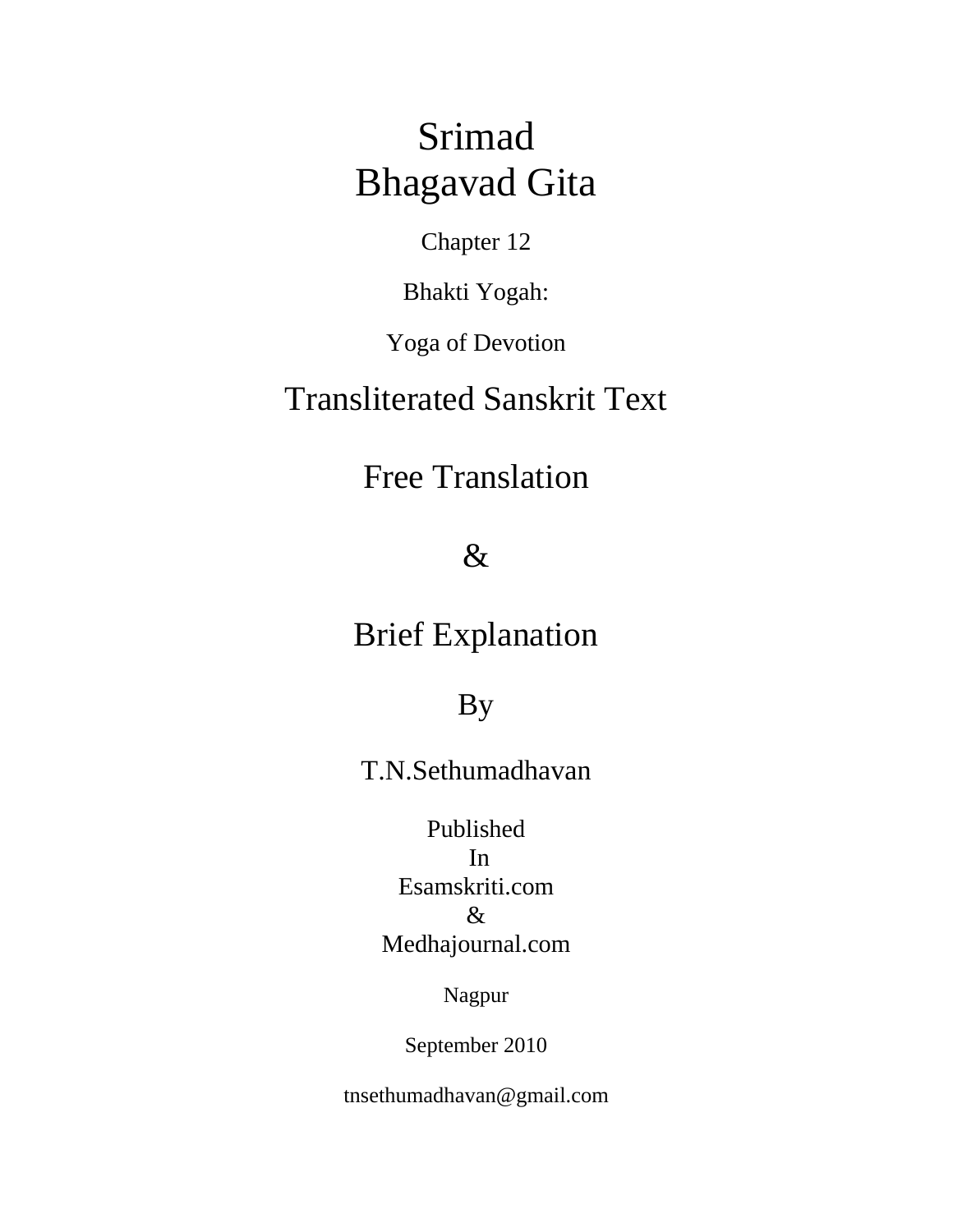#### Bhagavad Gita: Chapter 12 Bhakti Yogah:Yoga of Devotion **T.N.Sethumadhavan**

#### Preamble

Bhagavan Sri Krishna has in many places laid stress on the importance of the worship of the formless and attributeless Brahman. In the end of the last Chapter, He declared God-Realisation as the reward of exclusive devotion to God with form and attributes and that through single-minded devotion, the Cosmic Form can be known, seen and entered into by anyone.

On hearing this advice a doubt has arisen in the mind of the Pandava hero Arjuna as to which of the two methods is better to attain the spiritual realisation. He seeks the precise knowledge regarding the techniques of devotion. He begins the chapter with the perennial question that confuses mankind. Should one worship God with a form or as a formless Reality i.e., whether the Truth is to be meditated upon as unmanifested Absolute or in its manifested form?

Sri Krishna answers by explaining the importance of both types of worship to spiritual development, one catering to the devotional while the other to the intellectual propensity of the seekers.

Krishna then presents the most pragmatic approach to God Realisation. For seekers who find it difficult to practise various spiritual disciplines *(sadhanas),* He provides a series of alternatives which cater to the needs of diverse kinds of aspirants. He concludes the chapter by enumerating thirty five qualities of a devotee *(bhakta)* of God. He emphasises that those who possess these qualities are dear to Him.

This Chapter thus deals mainly with devotion to God along with various forms of spiritual disciplines and discusses the marks of a true devotee. As the Chapter begins and ends with devotion it is titled the Yoga of Devotion.

The Text

DEVOTION AND CONTEMPLATION

**arjuna uvaacha evam satatayuktaa ye bhaktaas twaam paryupaasate ye chaapyaksharamavyaktam teshaam ke yogavittamaah // 12.1 //** 

*Arjuna said* 

*Those devotees who, ever steadfast, thus worship You and those who worship the Imperishable and the Unmanifested - which of them have the greater knowledge of Yoga?* 

In the last Chapter the Lord assured that any seeker can realise the glory of the Cosmic Form if he has unfaltering devotion. Arjuna now enquires whether one should meditate upon the manifested form of the Infinite or upon the unmanifested form of the Supreme. Unmanifested is that which is not directly perceptible for the sense organs. The objects that can be perceptible to the sense organs are the manifested.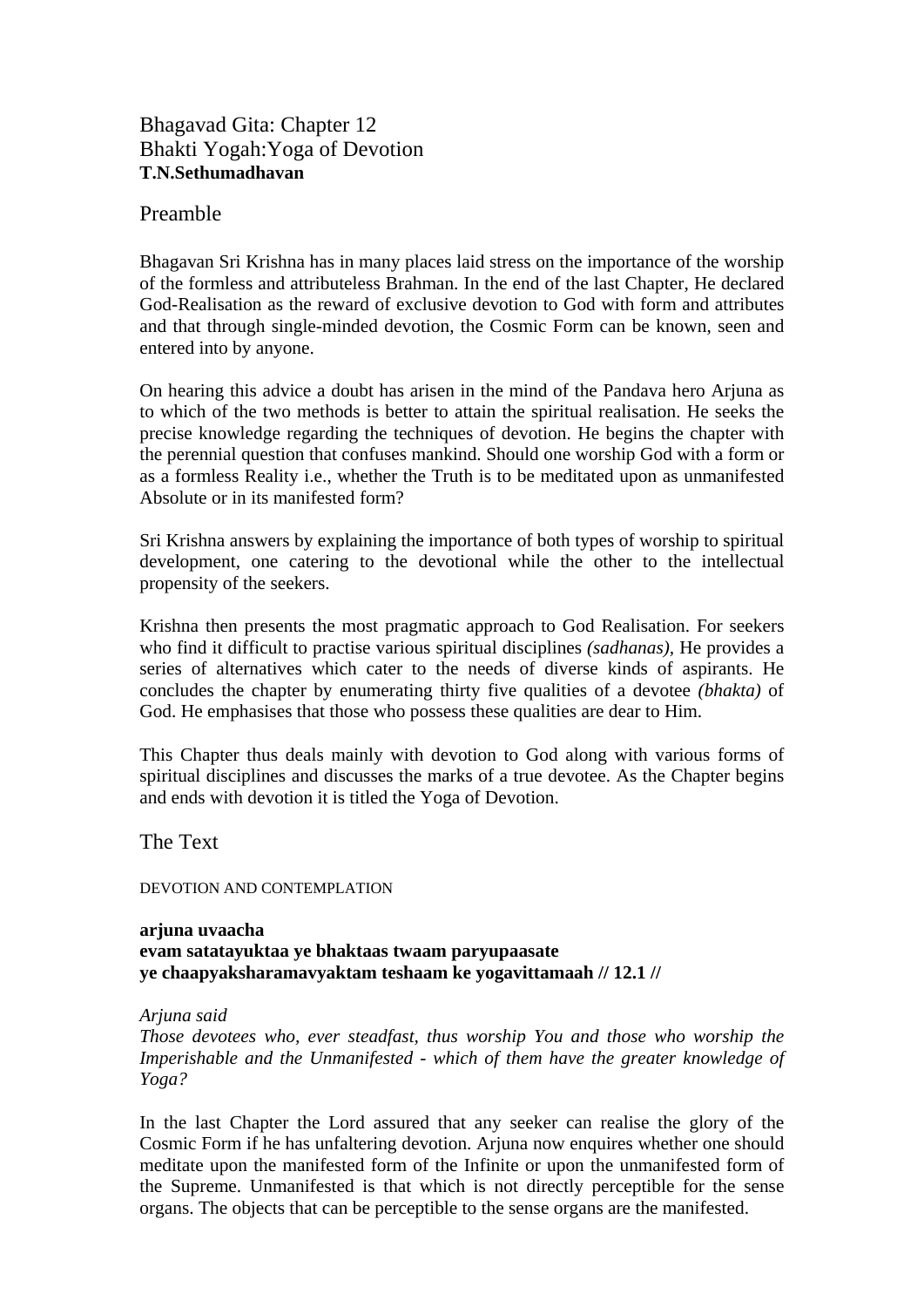There are those who seek oneness with the Absolute, one impersonal and unrelated to the universe and others who seek unity with the Personal God manifested in the world of men and nature. The question is which of these have the better knowledge of Yogathe one who devotes himself to the Lord manifest, Personal God, or the one who meditates on the unmanifested Infinite with complete detachment from all the external stimuli? Are we to turn our back on all manifestations and strain after the Unchanging Unmanifest or are we to be devoted to the Manifested Form and work to its service? Is it Absolute or the Personal God, Brahman or Ishwara that we should worship?

The difference between the devotion to the 'Absolute or Brahman or the Unmanifest' and devotion to the 'Personal God or Ishwara or the Manifest' is explained in the following table.

| Sr.No.         | one without form, Impersonal, form, Ishwara, the Personal God.<br><b>Brahman, the Absolute.</b>                                                                                        | Devotion to the Unmanifest, the Devotion to the manifest, the one with                                                                                                                                                                    |
|----------------|----------------------------------------------------------------------------------------------------------------------------------------------------------------------------------------|-------------------------------------------------------------------------------------------------------------------------------------------------------------------------------------------------------------------------------------------|
|                | Regards the object of worship or<br>Godhead as the incomprehensible,<br>indefinable, formless, relationless,<br>actionless, featureless, attributeless<br>and transcendental Absolute. | Regards the Godhead as the Lord of the<br>universe, the Supreme Person, the Creator,<br>Preserver and Destroyer, the omniscient<br>and omnipresent Lord, endowed with the<br>Universal Form and possessed of the great<br>powers of Yoga. |
| $\overline{2}$ | The Absolute never puts on any<br>form, abstains from all actions,<br>enters into no relation with the<br>universe and is eternally silent and<br>immutable.                           | The Personal god is our Lord and Master,<br>the source and Origin of all beings,<br>immanent in all things, manifest in both<br>nature and living beings as their inmost<br>Self                                                          |

Both these aspects of the Godhead have been described by Krishna in the Gita, though with an emphasis on the Impersonal aspect in Chapters 2 through 10. The  $11<sup>th</sup>$  Chapter deals with the Universal form of Godhead and ends with an exhortation to Arjuna to worship It as the Lord of the universe. Now Arjuna asks which of the two methods of worship is better; meditation on the Impersonal or worship of the Lord through work and love. However the Bhagavan will show us later on that there exists no real contrast between these two types of devotees.

#### **sri bhagavan uvaacha mayyaaveshya mano ye maam nityayuktaa upaasate shraddhayaa parayopetaaste me yuktaatmaa mataah // 12.2 //**

#### *Sri Bhagavan said*

*Those who, fixing their minds on Me, worship Me, ever earnest and endowed with Supreme faith, these in My opinion are perfect in Yoga.* 

Sri Krishna starts His discourse explaining the path of meditation on a form representing the Divine (Idol or Symbol). He emphasises three important conditions to be fulfilled by a seeker to enable his devotion to The Lord bear fruit.

Fixing mind on Me: 'Me' means the Universal form, which reveals the Godhead as the Supreme Lord of the universe. Thought is the source of activity for the mind and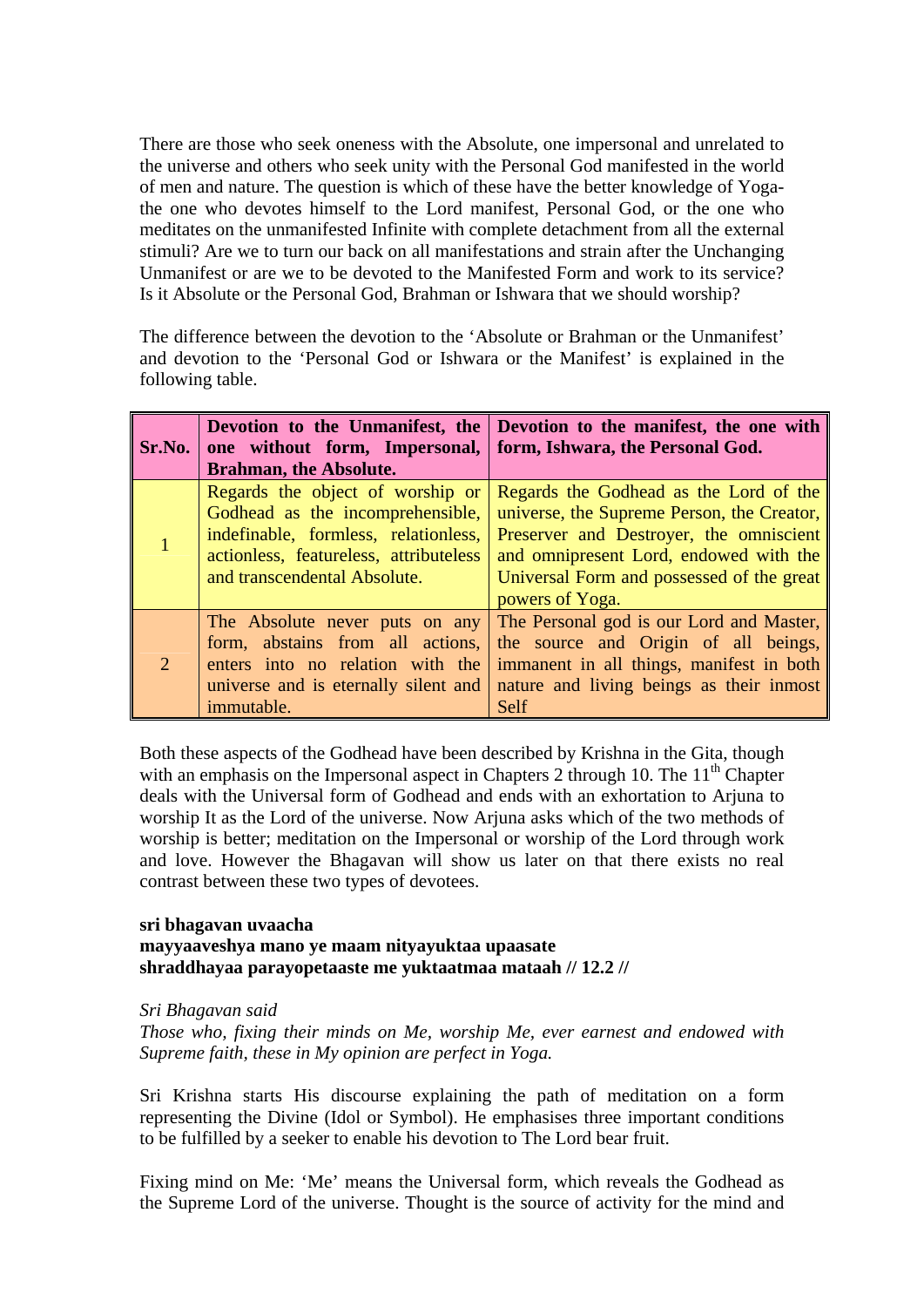intellect. Thought should not only revolve around the concept of The Lord but it should be of so much depth that it is able to merge itself with and dissolve into the ideal of perfection represented by The Lord.

Ever-steadfast and worship Me: One should have sufficient self-balance while worshipping The Lord. Mind by its very nature will try to wander away from the object of meditation and hence self-control is necessary to keep it focussed on the point of contemplation. 'Worship Me' means devotion to the Lord as the omniscient, free from attachment, aversion and other evil passions. This has a reference to the last verse of the  $11<sup>th</sup>$  Chapter.

Supreme faith: Faith is not blind belief. It is that by which one understands the exact import of the scriptural text and the advice of the teacher and by which alone the reality of things i.e., seeing God in all beings and all beings in God. can become clear to him.

If these conditions are accomplished by any one he is considered as the sincere devotee by The Lord because such a devotee spends his whole time in the uninterrupted thought of the Lord.

#### FEATURES OF THE UNMANIFEST

#### **ye twaksharamanirdeshyamavyaktam paryupasate sarvatragamachintyam cha kootasthamachalam dhruvam // 12.3 //**

*Those who worship the Imperishable, the Indefinable, the Unmanifest, the Omnipresent, the Unthinkable, the Unchangeable, the Immovable and the Eternal* 

#### **samniyamyendriyagraamam sarvatra samabuddhaya te praapnuvanti maameva sarvabhootahite rataah // 12. 4 //**

*Having restrained all the senses, even minded in all conditions, rejoicing ever in the welfare of all beings - indeed they also come to Me (just like the others).* 

The nature of the Unmanifest specified in the Verse 3 and their explanations are given in the following table.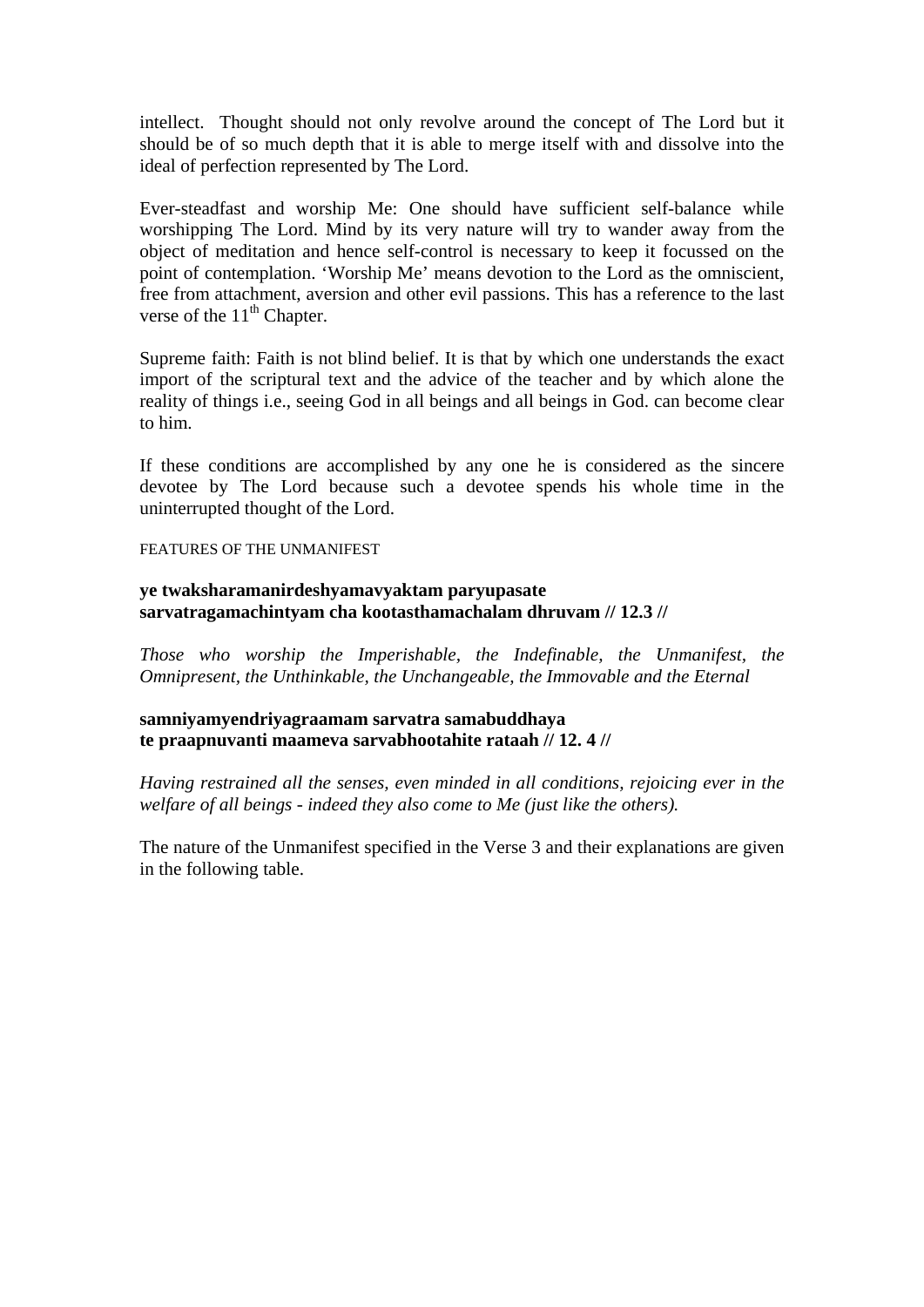| Sr.<br>No.     | <b>Nature of the</b><br><b>Unmanifest</b> | <b>Meaning</b>                                                                                                                                                                                                                                                                                    |
|----------------|-------------------------------------------|---------------------------------------------------------------------------------------------------------------------------------------------------------------------------------------------------------------------------------------------------------------------------------------------------|
| 1              | Imperishable                              | All those which have forms and qualities are substances and<br>all substances are perishable. That which has no quality or<br>form cannot be perceived by sense organs and hence It is<br>imperishable.                                                                                           |
| $\overline{2}$ | Indefinable                               | Definitions are always in terms of what is perceived. That<br>which cannot be perceived is indefinable                                                                                                                                                                                            |
| 3              | Omnipresent                               | All pervading. The Infinite that has no qualities, that is not<br>manifest and therefore that is not definable should<br>necessarily be everywhere and all pervading.                                                                                                                             |
| 4              | Unthinkable                               | That which can be conceived by mind and intellect will<br>become objects of feelings and thoughts which will always<br>be perishable. That which cannot be conceived or<br>comprehensible will naturally be imperishable.                                                                         |
| 5              | Unchangeable                              | The Self or Consciousness remains unchanged although It is<br>the substratum on which all changes takes place.                                                                                                                                                                                    |
| 6              | Immovable                                 | Motion is a change in time-space mechanism. Movement is a<br>change of a thing from one place and time to another place<br>and at a different time where it is not there. As the Infinite is<br>all pervading there cannot be a place or time where It is not<br>there and hence It is immovable. |
| 7              | Eternal                                   | That which has a change is conditioned by time and space.<br>The Supreme being the substratum for all, at all times and all<br>places, supports the very time and space and hence eternal                                                                                                         |

The seeker who meditates upon the unmanifest which is of the above mentioned nature has to fulfil the following three conditions mentioned in the Verse 4.

- 1. Having restrained all the senses He has to avoid dissipation of his energies through the sense organs and redirect his energies so conserved in pursuit of higher thoughts. The senses are to be restrained but not rejected.
- 2. Even-minded in all conditions or Always equanimous Intellectual equanimity in all conditions and situations while living in the world is a fundamental requisite for successful meditation. Maintenance of one's own balance in spite of his favourable and unfavourable experiences while living in contact with world is called equanimity.
- 3. Intent on the welfare of all He should be the one who is ever ready to serve others to the best of his abilities.

Sri Krishna says that they also who meditate on the unmanifest in the aforesaid manner reach Him; they too reach the same goal, the Supreme Self. But the Lord adds a rider here.

CONCENTRATION ON THE UNMANIFEST, A DIFFICULT TASK FOR THE WORLDLY

**klesho'dhikatarasteshaam avyaktaasaktachetasaam avyaktaa hi gatirduhkham dehavadbhiravaapyate // 12.5 //**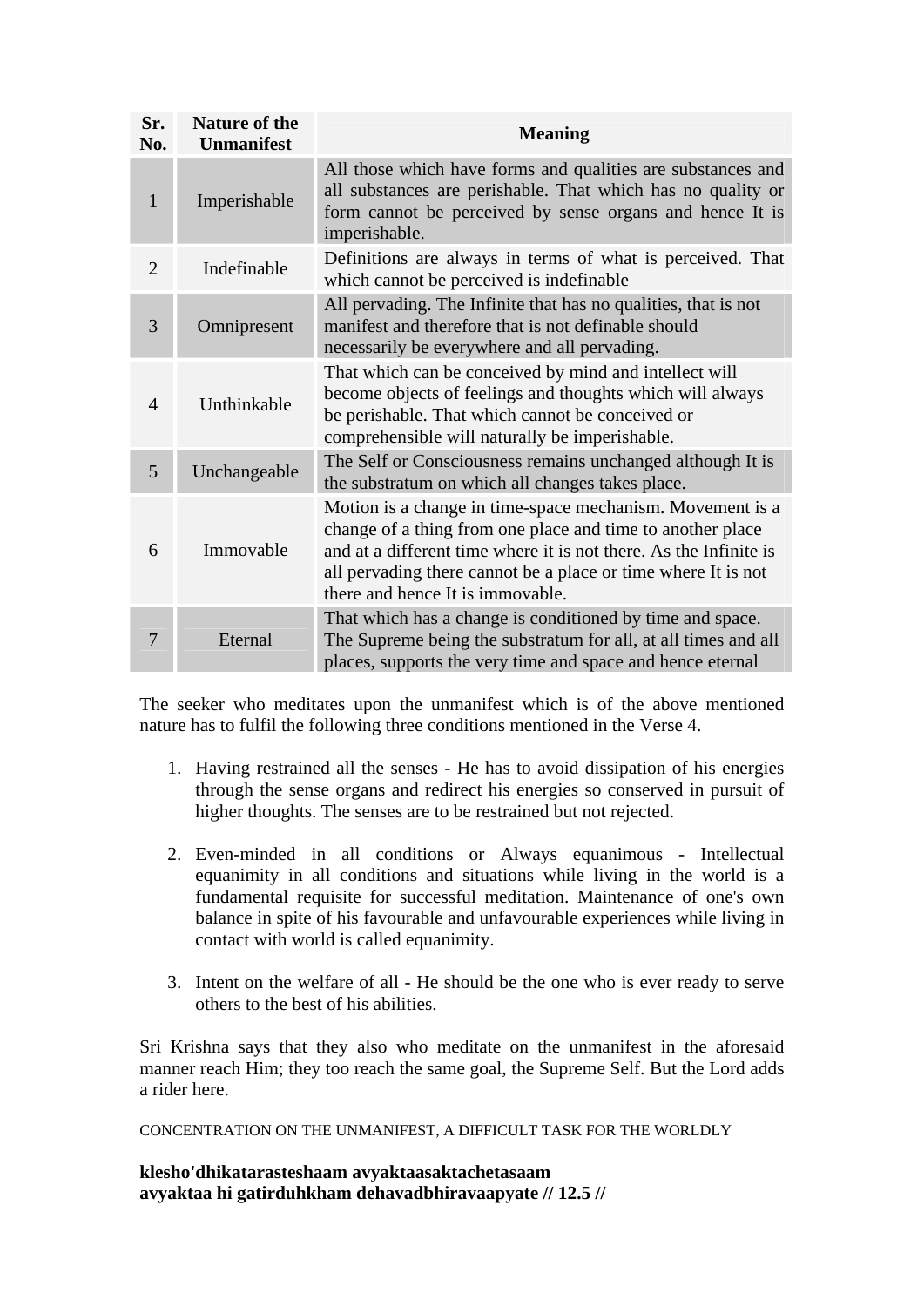*Greater is their trouble whose minds are set on the Unmanifested; for, the goal - the Unmanifested - is very hard for the embodied to reach.* 

The embodied: Those who identify themselves with or attached to their bodies *(Dehabhimana)*.

Those who seek the Manifested Lord and those who seek the Unmanifested Lord reach the same goal. But the path taken up by the latter is arduous because the aspirant has to practise utmost self-control, renounce the world outwardly and inwardly, wipe out all human emotions and desires and still the mind in the contemplation of the Absolute. It is also extremely difficult to fix the restless mind on the formless and attributeless Self. Such a method of contemplation demands a sharp, one pointed and subtle intellect. The Immutable does not offer an easy hold to the mind and the path is more arduous.

For a majority of the seekers meditation upon The Lord as expressed in the Universe, a Personal God (manifested form) is easier because they have a tangible ideal of the Lord to whom they can direct their feelings, emotion, love, will, energies and knowledge.

WORSHIP OF THE QUALIFIED ASPECT OF THE LORD IS EASIER

#### **ye tu sarvaani karmaani mayi sannyasya matparaah ananyenaiva yogena maam dhyaayanta upaasate // 12.6 //**

*But those who worship Me, renouncing all actions in Me, regarding Me as the Supreme goal, meditating on Me with unswerving devotion;* 

**teshaamaham samuddhartaa mrtyusamsaarasaagaraat bhavaami nachiraat paartha mayyaaveshitachetasaam // 12.7 //** 

*For them whose minds are set on Me , verily I become ere long, O Partha, the saviour out of the ocean of finite experiences, the samsara.* 

Later on in this Chapter the way of life prescribed for the worshippers of the unmanifest Lord has been dealt with. Now the discipline in life for a seeker through his devotion on the manifest lord is described.

Sri Krishna lays down certain conditions to be followed by those who want to meditate upon the Form of The Lord and concludes that those who follow these instructions fully and sincerely will be saved from their mortal limitations by Himself on whose form they have been contemplating. These instructions are:

- 1. Renouncing all actions in Him renouncing one's individual ego and limitations and identifying oneself with Him by complete surrender before The Lord.
- 2. Regarding Him as the supreme goal directing one's energy and dealings for achieving the goal of self perfection symbolised in the form of The Lord.
- 3. Meditating on Him with unswerving devotion Lifting the mind from agitation prone thoughts to a greater goal with single-pointed attention.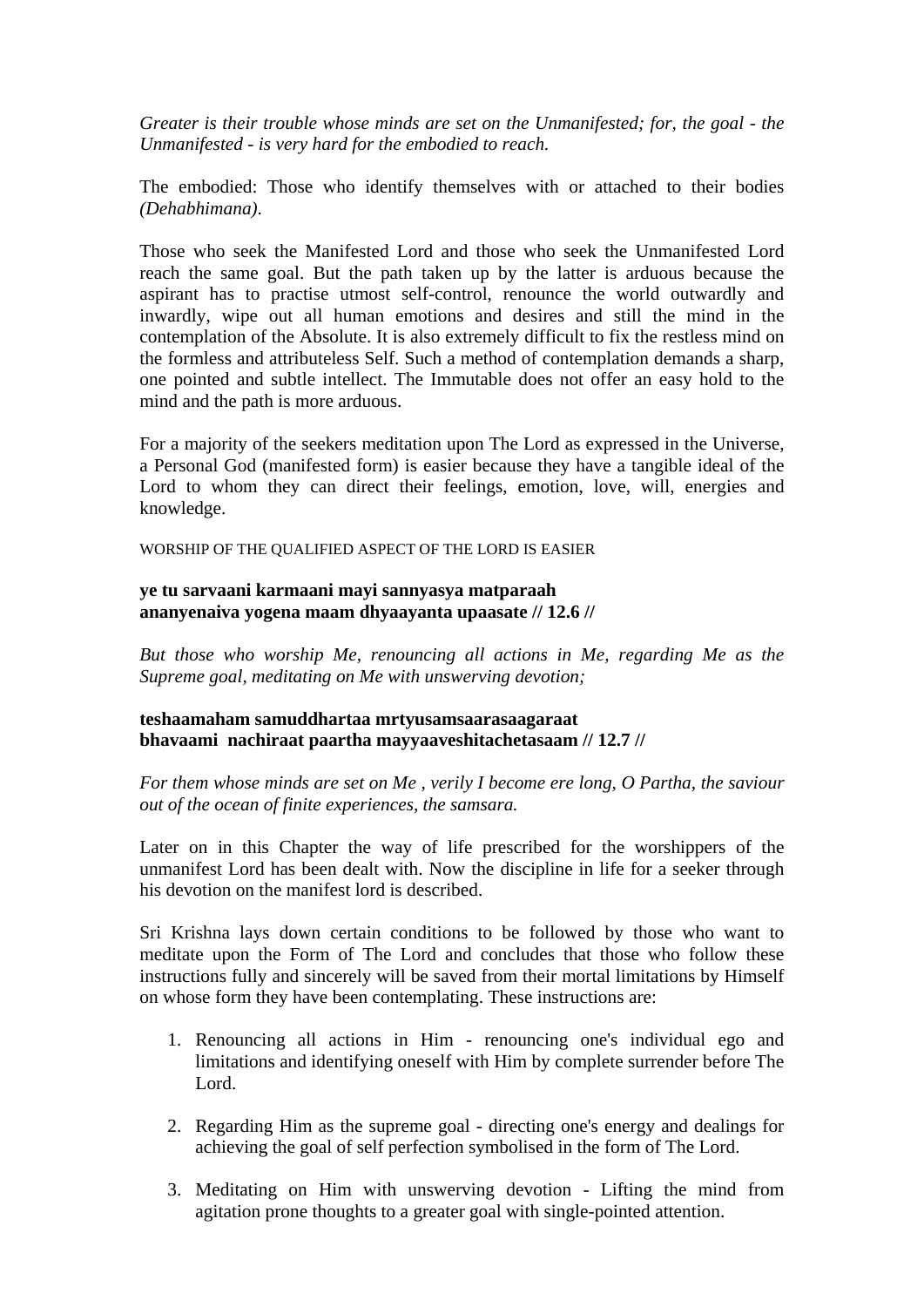Thus Upasana is not merely meditation upon the goal but becoming one with the goal contemplated upon. Sri Krishna assures such a devotee that He will be his saviour from all imperfections, agitations and sorrows of the mortal life and that too ere long.

For the one whose nature is not steeped in *vairagya* or renunciation, for the one who is neither very tired of nor very attached to the world, the path of devotion is the most suitable one *(Bhagavata XI.20.7)*. It is a matter of temperament whether we adopt the *pravritti dharma*, the path of works or *nivritti dharma*, the path of renunciation.

THEN WHAT SHOULD ARJUNA DO? HE SHOULD TAKE UP THE WORSHIP OF GOD WITH ATTRIBUTES.

#### **mayyeva mana aadhatswa mayi buddhim niveshaya nivasishyasi mayyeva ata oordhwam na samshayah // 12.8 //**

*Fix your mind on Me alone, place your intellect in Me; thereafter you shall, no doubt, live in Me alone.* 

Fix your mind on Me - By meditation, mind can be made to concentrate on the form of The Lord giving up all thoughts of sense objects.

Place your intellect in Me - Also the intellect, which discriminates and determines, should be made to focus itself on The Lord.

Live in Me alone - If the mind rests on The Lord and the intellect understands the Infinite, the individuality ends and one merges with the Infinite, the All Pervading. There is no doubt about this says Sri Krishna.

IF THAT IS NOT POSSIBLE WHAT ARE THE OPTIONS OPEN? THE LORD EXPLAINS:

#### **atha chittam samaadhaatum na shaknoshi mayi sthiram abhyaasayogena tato maamicchaaptum dhananjaya // 12.9 //**

*If you are unable to fix your mind steadily on Me, then by the Yoga of constant practice you do seek to reach Me, O Dhananjaya.* 

If one is not able to fix his mind and intellect wholly on the Lord without any break then Sri Krishna advises that by constant practice to steady the mind and fix it on one point one can achieve realisation. The practice of withdrawing the mind from all sorts of sensual objects and fixing it again and again on one particular ideal or a tangible symbol or the Self with the help of discriminative intellect which rules over and directs the mental energies is known as *Abhyasa*. By such constant practice, Divinity takes gradual possession of our nature.

#### **abhyaase'pyasamartho'si matkarmaparamo bhava madarthamapi karmaani kurvansiddhimavaapyasi // 12.10 //**

*If you are unable even to seek by practice, then you be intent on doing actions for My sake; even by performing actions for My sake, you shall attain perfection.*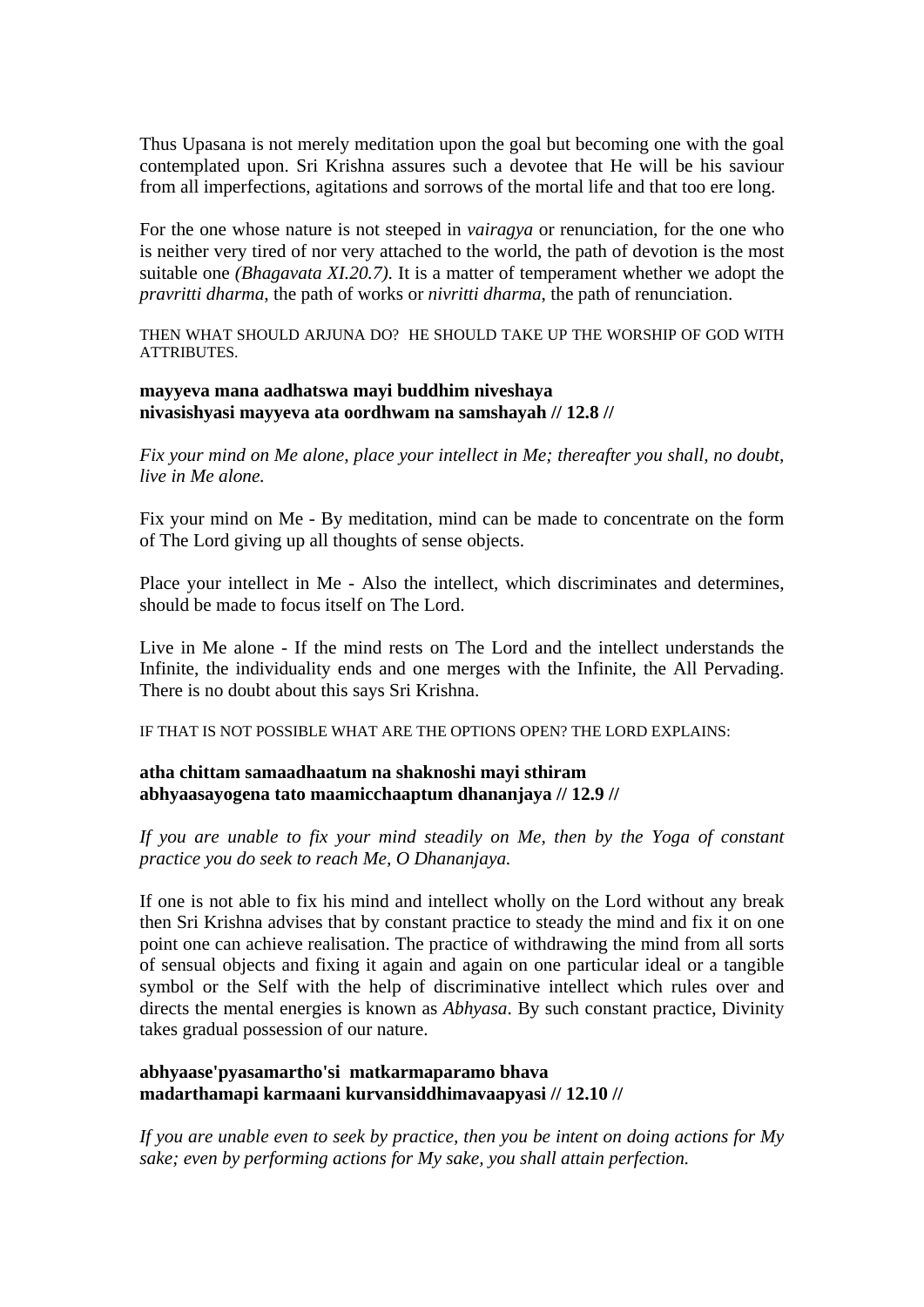If concentration is found difficult on account of the outward tendencies of the mind or external circumstances, then do all actions for the sake of The Lord. Thus the individual with the purity of mind achieved becomes aware of the Eternal Reality.

#### **athaitadapyashakto'si kartum madyogamaashritah sarvakarmaphalatyaagam tatah kuru yataatmavaan // 12.11 //**

#### *If you are unable to do even this, taking refuge in Me, self controlled, surrender the fruits of all actions.*

Renouncing the fruits of action - Every action culminates in a result or fruit at a future date. Generally individuals waste their energies in worrying about the future results of their present actions. Sri Krishna urges here to curb these wasteful anxieties and fears about the future and do the work without desire of the fruit by surrendering all the fruits of actions to Him. He says that even this act can integrate one's personality and make him single pointed and strong.

In the preceding four verses, the concentration of the mind on The Lord is enjoined first; in case of inability to do that, three alternatives have been put forward to achieve the same goal. They are:

- 1. Abhyasa Yoga, constant practice to still the mind.
- 2. Performance of actions for the sake of The Lord alone.
- 3. Giving up the fruits of actions to The Lord i.e. the Yoga of desireless action, *nishkamakarma.*

#### YOGA OF DESIRELESS ACTION IS COMMENDED

#### **shreyo hi jnaanamabhyaasaat jnaanaaddhyaanam vishishyate dhyaanaat karmaphalatyaagas tyaagaadcchaantir anantaram // 12.12 //**

*Better indeed is knowledge than practice; meditation is better than knowledge; better than meditation is the renunciation of the fruits of action; peace immediately follows such renunciation.* 

The order of importance given in this Verse is as under: Renunciation of the fruits of action> Meditation > Knowledge > Practice.

Knowledge is better than practice - Spiritual practices mean listening to discourses on scriptures, performing rituals etc in a routine manner without understanding the significance behind them. Knowledge means acquiring discrimination and discipline at mental and intellectual levels. A correct knowledge of the implications of the spiritual practices and the scriptures is necessary to make them fruitful.

Meditation is better than knowledge - More important is the meditation on the knowledge so acquired than the mere knowledge. This means long pondering over the meaning of spiritual terms and declarations which can take place only through meditation. Meditation based on knowledge is considered superior to mere knowledge.

Renunciation of fruits of action is better than meditation - Meditation is an attempt by the intellect towards a better understanding of the knowledge acquired. Anxiety about the future causes agitation in mind. An agitated mind is not suitable for meditation.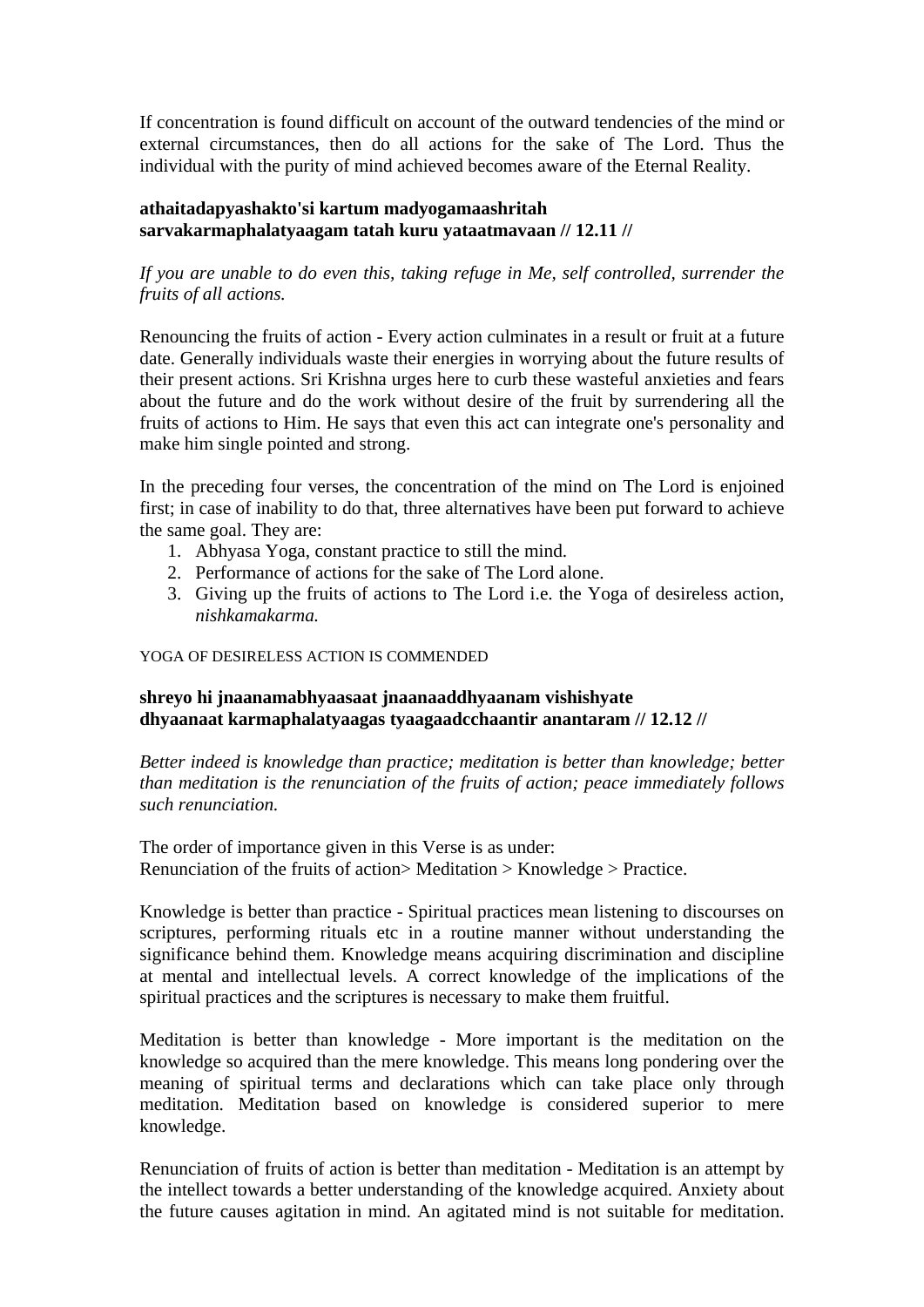Renunciation of the fruits of actions while practising self-control and seeking refuge in the Lord destroys the desire in the seeker which is the source of unrest and brings about the inner calm and peace. For one tranquil in heart the cessation of ignorance comes without delay.

We have seen two methods of worship viz., the one of the manifested form and the other of the unmanifested Absolute in the foregoing verses.

#### ATTRIBUTES OF THE GOD-REALIZED DEVOTEE

In the following eight Verses (from 13 to 20) Sri Krishna paints the picture of a true devotee and his relationship with the world around him. These verses answer the question posed by Arjuna in the opening verse of this Chapter.

#### **adweshtaa sarvabhootaanaam maitrah karuna eva cha nirmamo nirahankaarah samaduhkhasukhah kshamee // 12.13 //**

*He who has no ill will to any being, who is friendly and compassionate to all, who is free from attachment and egoism (feeling of `I'ness and `My'ness) even-minded in pain and pleasure and forgiving,* 

#### **santushtah satatam yogee yataatmaa dridhanishchayah mayyarpitamanobuddhiryo madbhaktah sa me priyah // 12.14 //**

*Ever content, steady in meditation, possessed of firm conviction, self-controlled, with the mind and intellect dedicated to Me - he, who is thus devoted to Me, is dear to Me.* 

These two verses give 10 noble qualities of a true devotee viz.

- 1. Hatred towards none
- 2. Friendly and compassionate to all
- 3. Freedom from attachment and egoism
- 4. Balanced in the pairs of opposites
- 5. Forgiving nature
- 6. Always with contentment
- 7. Steadfast in meditation
- 8. Self-controlled
- 9. Firm in conviction and
- 10. Mind and intellect always cantered on the Lord.

#### **yasmaannodwijate loko lokannodwijate cha yah harshaamarshabhayodwegairmukto yah sa cha me priyah // 12.15 //**

*He by whom the world is not agitated and who cannot be agitated by the world, who is freed from joy, anger, envy, fear and anxiety - he too is dear to Me.* 

Three more characteristics of a real devotee are enumerated.

11. He by whom the world is not agitated - where there is sun there can be no darkness; similarly where there is a man of equanimity and perfection an atmosphere of divinity, serenity, joy and peace prevails.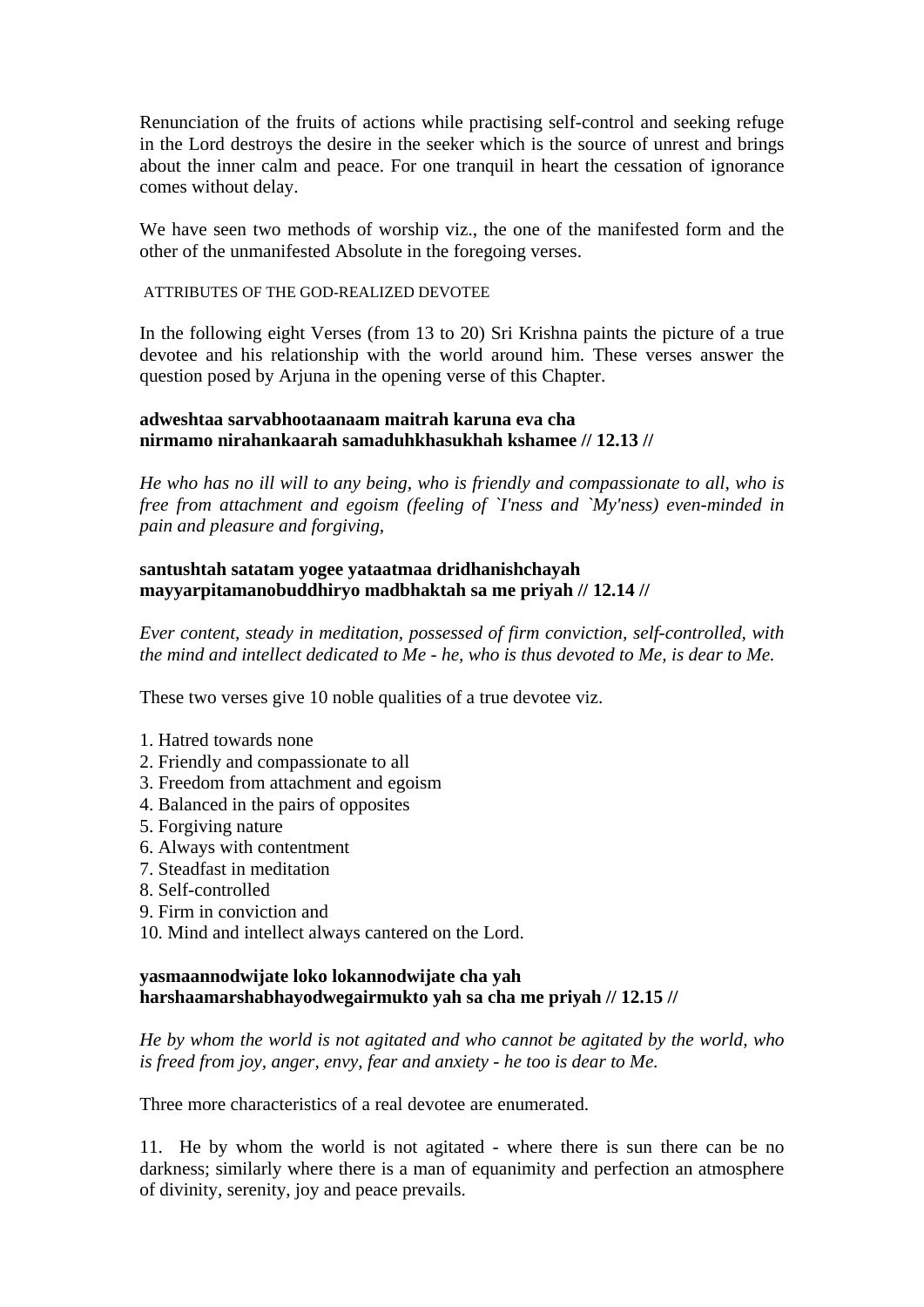12. Who cannot be agitated by the world - not only serenity is spread around him but such a devotee cannot also be agitated or his inner equipoise disturbed by the chaotic conditions of the world around him.

13. He who is completely freed from joy, anger, envy, fear and anxiety which are all the causes for inner agitations.

Such a devotee, who is ever peaceful with himself and the world, is not a source of grief to any and none can make him feel grief.

#### **anapekshah suchirdaksha udaaseeno gatavyathah sarvaarambhaparityaagee yo madbhaktah sa me priyah // 12.16 //**

*He who is free from expectation, pure, skilful in action, unconcerned and untroubled, renouncing all undertakings - he who is thus devoted to Me, is dear to Me.* 

In this verse six more subtle qualities of a perfect devotee are added. They are:

14. Free from expectation - A true devotee is independent of the world outside drawing equanimity from within himself.

15. Who is pure - pure externally and internally – External purity is cleanliness of physical body and things around. Internal purity is friendship, compassion, nobility and virtuous dealings with others.

16. Skilful - swiftness and enthusiasm in all actions and in decision making.

17. Unconcerned - It means not squandering away the mental energies by avoiding exaggeration of small difficulties in life and being impartial.

18. Untroubled - who never allows himself to be disturbed by agitations caused by desire.

19. Renouncing all undertakings - This does not mean abandoning all undertakings or productive efforts. It means renouncing the egoistic sense of self importance in undertaking any venture. All our undertakings are controlled by many external factors and our role is thus limited. Hence there is no place for self-importance in any work we undertake.

The devotee who has all these six qualities is dear to The Lord.

#### **Yo na hrishyati na dweshti na shochati na kaangkshati shubhaashubhaparityaagee bhaktimaan yah sa me priyah // 12.17 //**

*He who neither rejoices nor hates, nor grieves, nor desires, and who has renounced good and evil, he who is thus devoted is dear to Me.* 

The ideas spelt out in verse 13 are dealt with in more details. The devotee who does not

20. Rejoice when he attains desirable objects,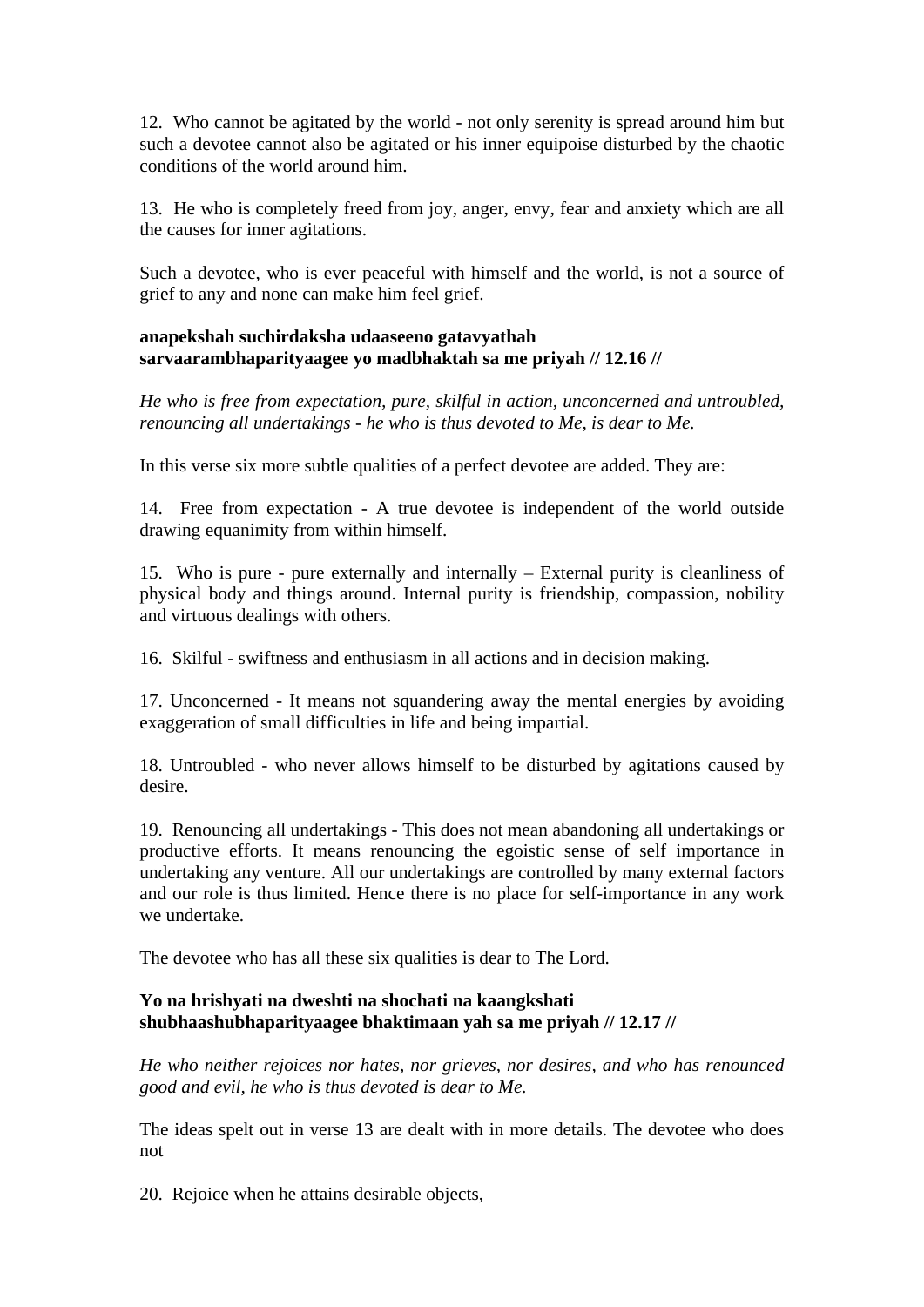21. Hate or fret and fume on getting undesirable objects,

22. Grieve over parting with beloved and cherished objects and

23. Who has a complete sense of fulfilment and has no desire for anything that he has not attained, (he having attained the Self, attained everything).

24. Renounces good and evil - none of the dualistic experiences can be of any consequence to him and

25. Who is of full devotion to the Lord, is dear to Him.

The import of this verse is that when a devotee has awakened to the Godconsciousness and evaluates life from his new experience, he cannot rejoice at or hate, grieve at or desire anything in this world and he comes to renounce totally the very concepts of good and evil.

#### **samah shatrau cha mitre cha tathaa maanaapamaanayoh sheetoshnasukhaduhkheshu samah sangavivarjitah // 12.18 //**

*He who is the same to friend and foe, in honour and dishonour, in cold and heat, in pleasure and pain, who is free from attachment,* 

#### **tulyanindaastutirmaunee santushto yena kenachit aniketah sthiramatirbhaktimaan me priyo narah // 12.19 //**

*To whom censure and praise are equal, who is silent (restrained in speech), content with anything that comes, has no fixed abode, steady minded, full of devotion - that man is dear to Me.* 

That man who is

26. Equal to friend and foe,

27. In honour and dishonour,

28. In heat and cold,

29. In pleasure and pain -

30. Equal to censure and praise - To a true devotee the worldly praise or censure has no meaning and significance because of his experiences of the Divine.

31. Who is silent - He is a man of few words both physically and mentally.

32. Content with anything - Contentment in anything that reaches him unasked for and unexpected of. Entertaining demands and to strive for their satisfaction is the never ending game of life. The policy of contentment is the only way to seek and achieve the divine goal of life.

33. Homeless - Home indicates a sense of possession and belonging. Homeless means the absence of such sense. As these souls exist not for any family or social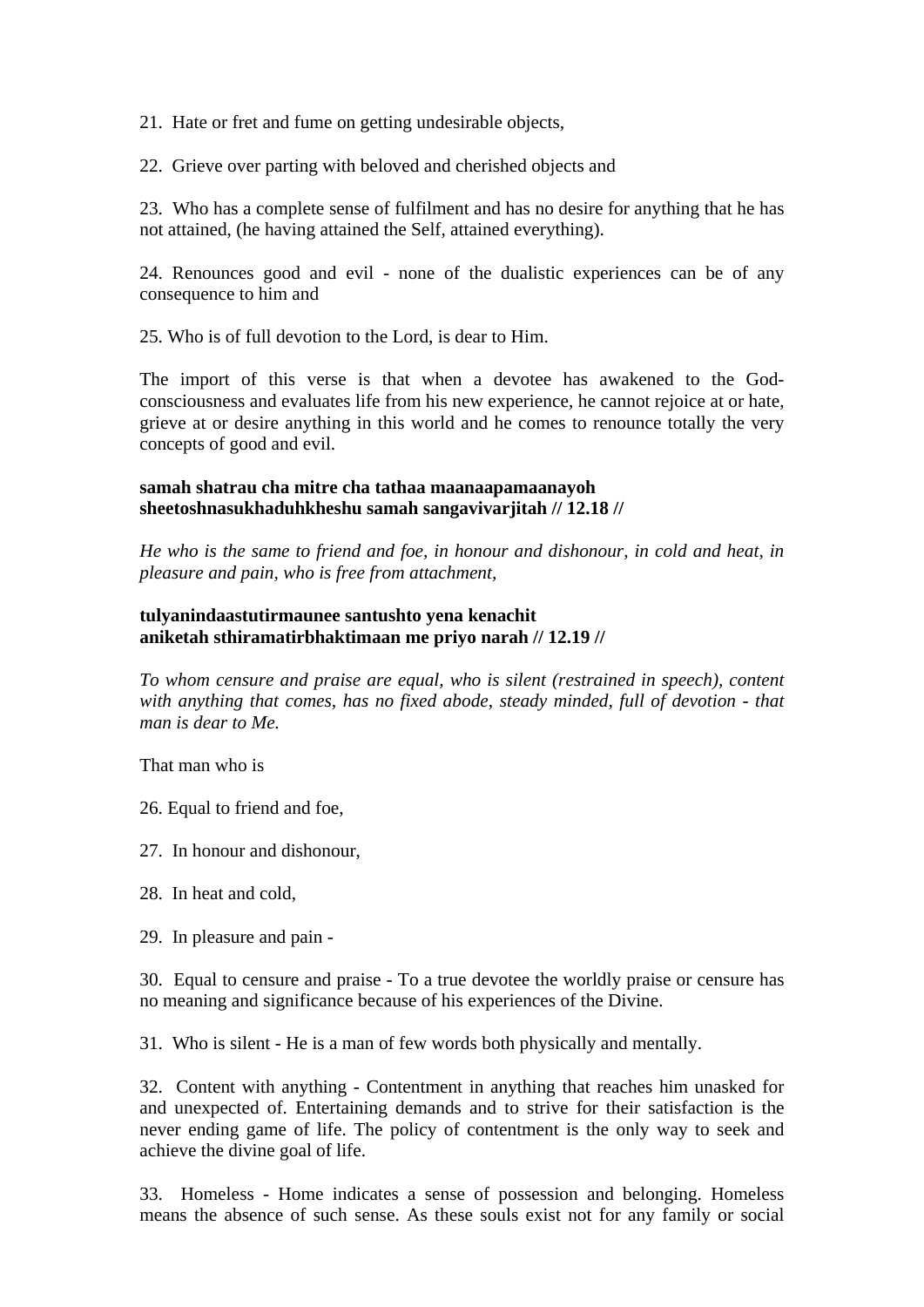group but live for mankind as a whole, they do not have a settled home. They are not chained to one place or community. They are free to move wherever their inspiration takes them.

- 34. Steadfast in understanding of the goal and
- 35. Always with full devotion to The Lord,

is dear to The Lord.

These terminologies indicate the entire possibilities in life at physical, mental and intellectual levels. In all of these situations a true devotee remains unagitated because he is free from attachment which is the cause for all agitations,

Sri Krishna has thus given the complete picture of a Man of Perfection, his relationship with the outside world, his psychological life and intellectual evaluation of the world of beings and happenings. This enumeration concludes the various moral, ethical and spiritual qualities of a true devotee.

CONCLUSION AS TO WHO IS EXTREMELY DEAR TO THE LORD

#### **ye tu dharmyaamritamidam yathoktam paryupaasate shraddhadhaanaah matparamaa bhaktaaste'teeva me priyaah // 12.20 //**

*But those with faith, holding Me as their supreme aim, follow this nectar of pious wisdom, those devotees are exceedingly dear to Me.* 

The Sanatana Dharma is summarised in the Verses 13 through 19 above. To realise the Self and live in that wisdom at all levels - physical, mental and intellectual - is the fulfilment of human existence. By following the ideal set in the above seven Verses the devotee is freed forever from the grasp of the cycle of birth and death and succeeds in realizing God who is immortality itself. It is in order to bring out this idea that the marks of a true devotee described above are spoken as '*Dharmyamrita*' or the nectar of pious wisdom.

It is not enough that one gets the knowledge of Dharma (Law of Life) but such knowledge should be lived. He should be able to digest it properly and become perfect in life. Therefore Sri Krishna says he must be endowed with faith - the capacity to assimilate spiritual ideas through subjective personal experience. Such devotees are supremely dear to The Lord.

When we see the One Self in all things, virtue like equal mindedness, freedom from selfish desires, surrender of our whole nature to the Indwelling Spirit and love for all sprouts in us. When these qualities are manifested, our devotion is perfect and we are God's own men. Our life then is guided not by forces of attraction and repulsion, friendship and enmity, pleasure and pain, but by the single urge to give oneself to God and therefore to the service of the world which is one with God.

**om tat sat iti srimadbhagavadgeetaasu upanishatsu brahma vidyaayaam yogashaastre sri krishnaarjuna samvaade bhakti yogo naama dwaadasho'dhyaayah ||**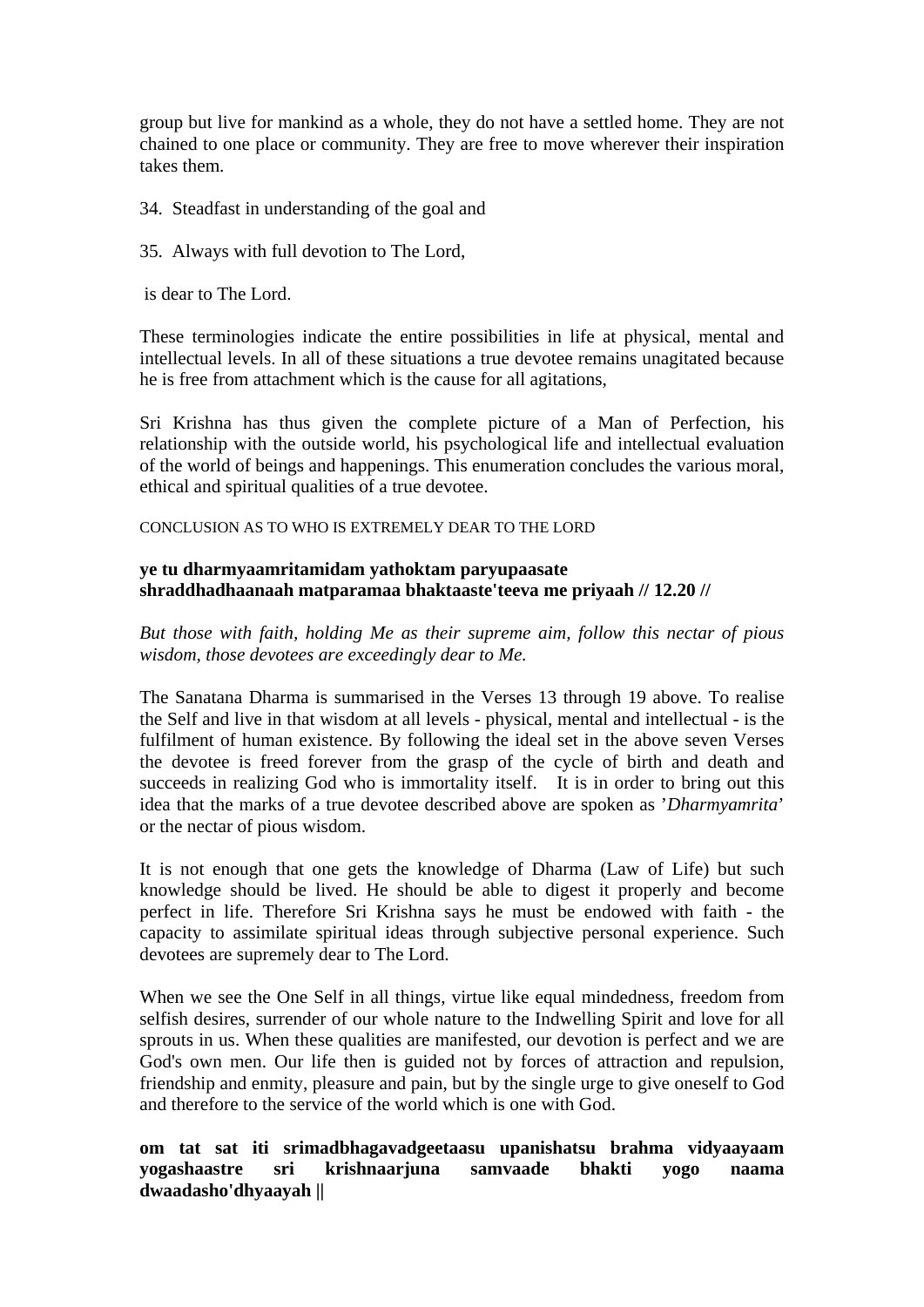Thus in the Upanishads of the glorious Bhagavad Gita, the science of the Eternal, the scripture of Yoga, the dialogue between Sri Krishna and Arjuna, ends the twelfth discourse entitled : The Yoga of Devotion

Concepts and Issues

Arjuna questions Sri Krishna as to which of the two types of devotees is better - those who worship The Lord in a manifest form or those who worship the unmanifest Reality. Sri Krishna replies that those who worship Him with faith and devotion keeping their mind cantered only in Him are better.

However, even those that control their senses and contemplate on the unmanifest Reality will ultimately reach Him only. But their path is more difficult. Those who offer all their actions unto Him and meditate on Him with a concentrated mind will cross over the *samsara* beset with sorrows.

He then advises Arjuna to establish his mind and intellect in Him. Then he will live in Him. If he cannot do this he should try to reach Him through repeated practice failing which he can try doing work for the sake of The Lord. If doing this also is not possible he can practise self control and offer the fruits of all his actions to Him.

The Lord says that spiritual knowledge is better than spiritual practices. Meditation is better than theoretical knowledge. Renunciation of the fruits of action is better than meditation. Sri Krishna says that by renunciation of desires one can attain Supreme Peace - Universal Consciousness.

Sri Krishna then describes the characteristics of a true devotee. Such a devotee does not hate anyone. He is friendly to all and compassionate and free from egoism and possessiveness. He is equanimous in pain and pleasure, ever forgiving and contended. Having mastered his passions he has dedicated his mind unto The Lord. He is never the cause of unrest for the world nor can the world upset him.

He is free from joy and anger, fear and anxiety. He is beyond pleasure and hatred, sorrow and desires and has abandoned all actions, good and bad. He has devotion and looks equally upon friend and foe and balanced in honour and dishonour. Ever contented, having no particular place as his home, he has steadiness of mind. Such a devotee is ever dear to The Lord. Those who follow this immortal Dharma with faith considering Him as the Supreme goal of life are exceedingly dear to Him.

#### Live as the Gita Teaches You to Live

In this Chapter Sri Krishna teaches the humanity at large to follow the immortal Dharma which leads one nearer to God. To follow Dharma is to live in harmony with every thing else in the world. In order to achieve this end a scheme of practices are prescribed in this Chapter - Jnana, Bhakti, Karma and Karma Phala Tyaga. Thus the 35 qualities mentioned in the Verses 13-19 are the goal of the aspirant, his *Dharma* and the methodology suggested to attain that goal has been given in the Verses 8-11. By following these techniques one becomes an ideal devotee who is exceedingly dear to The Lord.